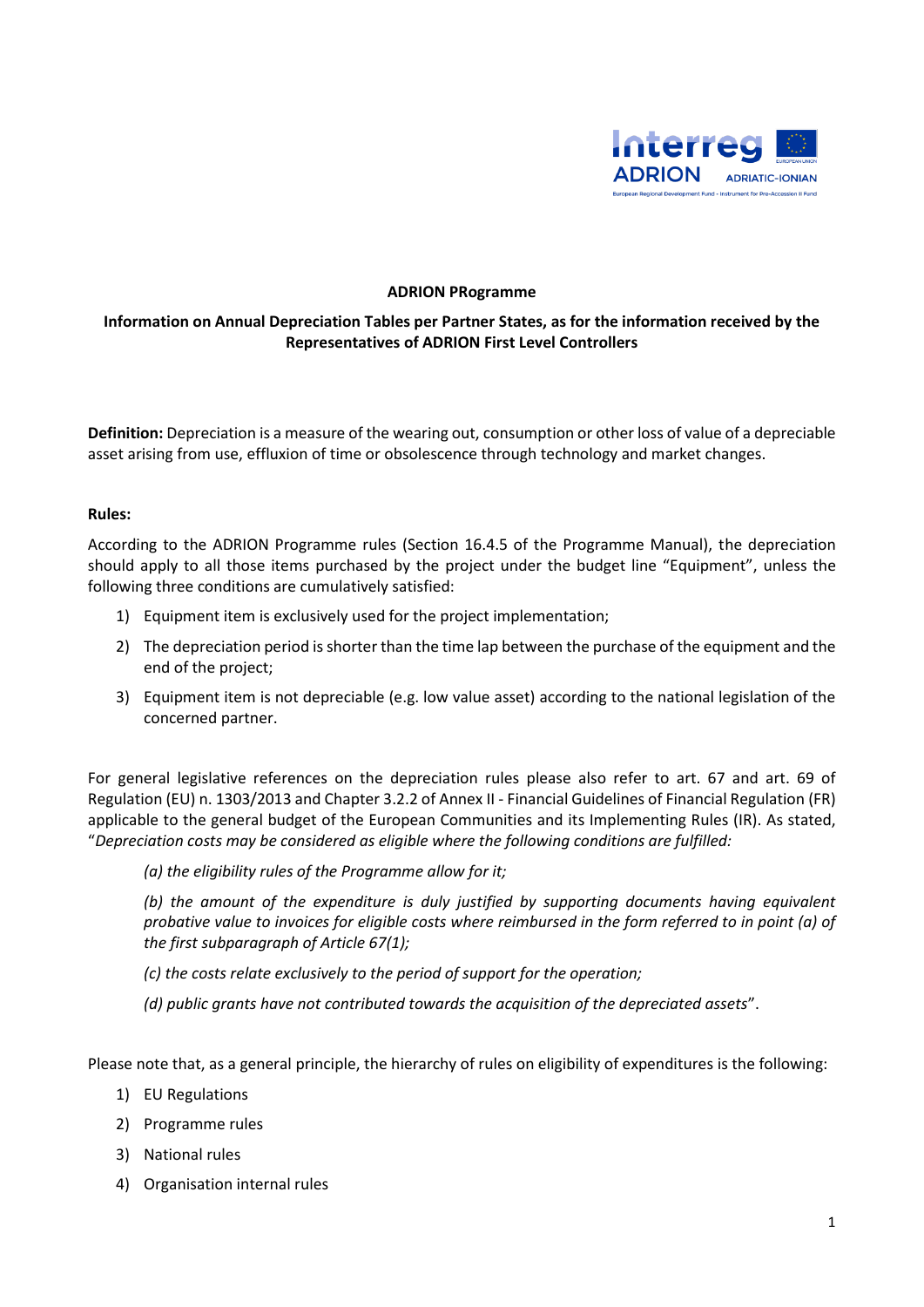Depreciation costs of equipment must be calculated based on what provided by the national legislation of each partner.

The rate of depreciation is expressed in annual percentage (i.e.: in a project lasting 24 months, if a partner purchases an item at the  $6<sup>th</sup>$  month of the project, the depreciation rate should be calculated for 1,5 years).

**Example:** A project starts the 1<sup>st</sup> of January 2018 and will end the 31<sup>st</sup> of December 2019. In June 2018, a Slovenian partner purchases a vehicle necessary to implement an activity of the project, for a cost of 18.000 EUR. If the annual depreciation rate for this category in Slovenia is 20% (information should always be checked with the national First Level Controllers), the eligible cost for the project will be 5.400 EUR (20% of 18.000 for 1 year, plus 20% of 18.000/2 for the remaining 6 months).

**N.B.: Please consider that every depreciation cost should be checked by the First Level Controllers. The present information serves only as indicative information: for further questions or more detailed specifications please refer to your National Contact points or to the First Level Controllers (For Italian partners please also check the "Manuale per la rendicontazione ed i controlli in relazione alla spesa dei programmi di Cooperazione Territoriale Europea).**

#### **ALBANIA**

| Country  | Purchase subject to<br>annual depreciation<br>(e.g.: lap top, vehicle,<br>machinery - please<br>specify) | % of annual<br>depreciation | Other |
|----------|----------------------------------------------------------------------------------------------------------|-----------------------------|-------|
| Albania* | <b>Buildings and</b><br>constructions                                                                    | 1%                          |       |
| Albania  | Economic inventory                                                                                       | 3%                          |       |
| Albania  | Computer and<br>electronic equipment                                                                     | 25 %                        |       |
| Albania  | Machinery and<br>operational equipment                                                                   | 5.8%                        |       |
| Albania  | Vehicles                                                                                                 | 13.8%                       |       |

### **\*referred to the following link**

http://www.financa.gov.al/files/userfiles/Drejtorite/Drejtoria\_e\_Pergjithshme\_rregullatore\_Kontrolluese/ Njesia e Harmonizimit dhe Kontrollit Financiar/Aktet ligjore ne fushen e menaxhimit publik/udhezim \_llog\_vjetore\_2006\_perfundimtar\_nr14\_1874\_1.pdf

### **SLOVENIA**

| Country | Purchase subject to annual<br>depreciation (e.g.: lap top, vehicle,<br>machinery $-$ please specify) | % of annual<br>depreciation | Other |
|---------|------------------------------------------------------------------------------------------------------|-----------------------------|-------|
|---------|------------------------------------------------------------------------------------------------------|-----------------------------|-------|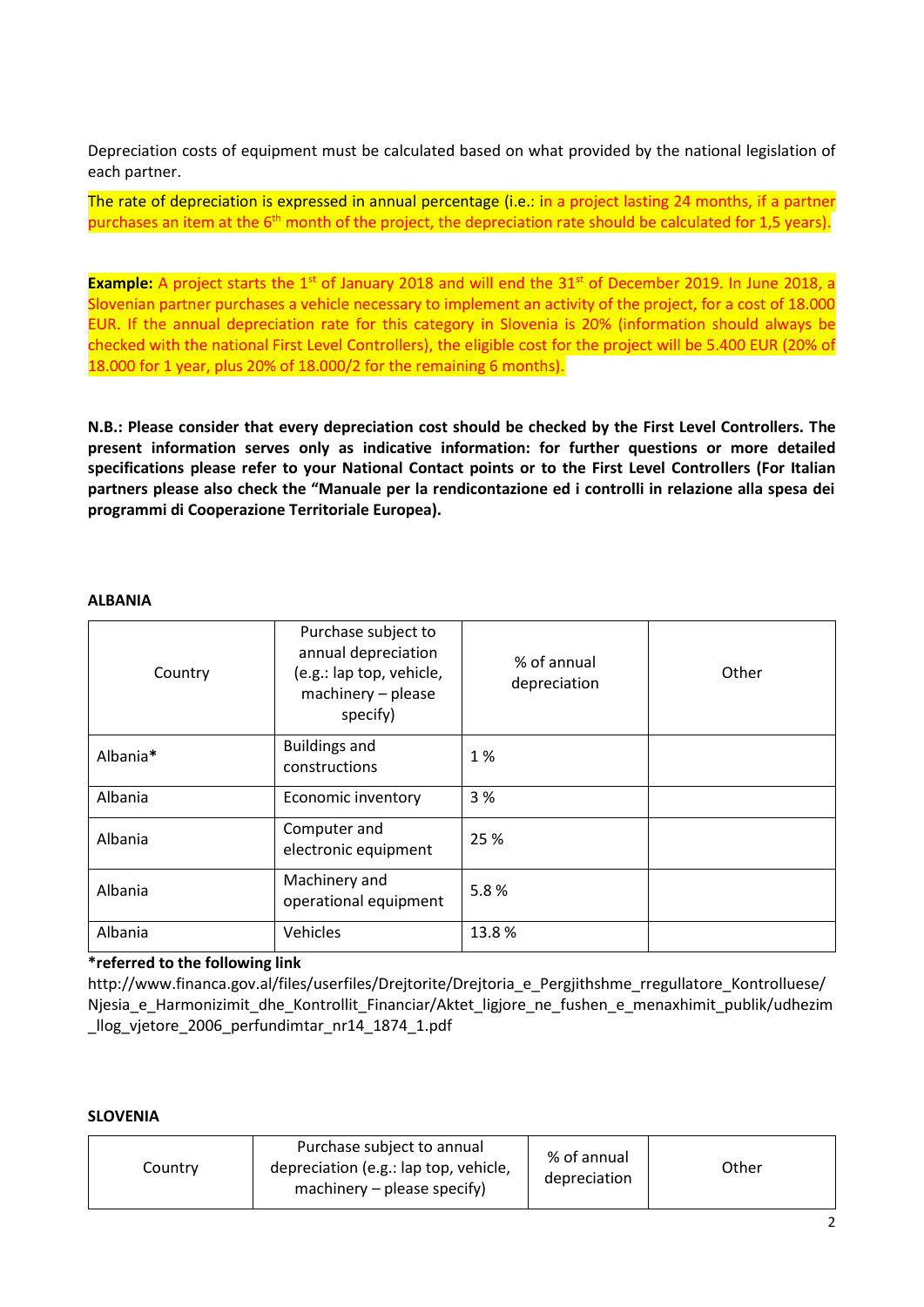| Slovenia | Building facilities and investment<br>real properties                              | 3%    |
|----------|------------------------------------------------------------------------------------|-------|
| Slovenia | Parts of building facilities and parts of<br>investment real properties            | 6 %   |
| Slovenia | Equipment, vehicles and machinery                                                  | 20%   |
| Slovenia | Computers and computer equipment<br>(computer equipment, software and<br>hardware) | 50 %  |
| Slovenia | Long-term plantations                                                              | 10%   |
| Slovenia | Breeding and working herds                                                         | 20%   |
| Slovenia | Equipment and parts of equipment<br>for research activities                        | 33,3% |
| Slovenia | Other investments                                                                  | 10%   |

### **SERBIA**

| Country | Purchase subject to<br>annual depreciation<br>(e.g.: lap top, vehicle,<br>machinery - please<br>specify)                                                               | % of annual<br>depreciation | Other                                                                                                                                                                                                                                                   |
|---------|------------------------------------------------------------------------------------------------------------------------------------------------------------------------|-----------------------------|---------------------------------------------------------------------------------------------------------------------------------------------------------------------------------------------------------------------------------------------------------|
| Serbia  | I group (roads, bridges,<br>stadiums,<br>swimming<br>halls,<br>pools, sports<br>buildings etc.)                                                                        | 2.5%                        | Depreciation of fixed<br>assets in the first group<br>of divided depreciation<br>is determined using the<br>proportional method for<br>each particular asset<br>and is calculated by<br>applying the prescribed<br>rate to the cost of fixed<br>assets. |
| Serbia  | Il group (cars, planes,<br>medical<br>equipment,<br>for<br>equipment<br>the<br>production<br>and<br>distribution<br>of<br>solar<br>office<br>energy,<br>equipment etc) | 10%                         | Depreciation of<br>fixed<br>divided<br>assets<br>into<br>II-V<br>is<br>groups<br>determined<br>the<br>by<br>declining method<br>the<br>value of the<br>assets<br>classified according to<br>groups.                                                     |
| Serbia  | (Tools and<br>Ш<br>group<br>fixtures,<br>buses,<br>equipment for thermal<br>plants,<br>power                                                                           | 15 %                        | Depreciation of fixed<br>assets divided into<br>groups II-V is<br>determined by the                                                                                                                                                                     |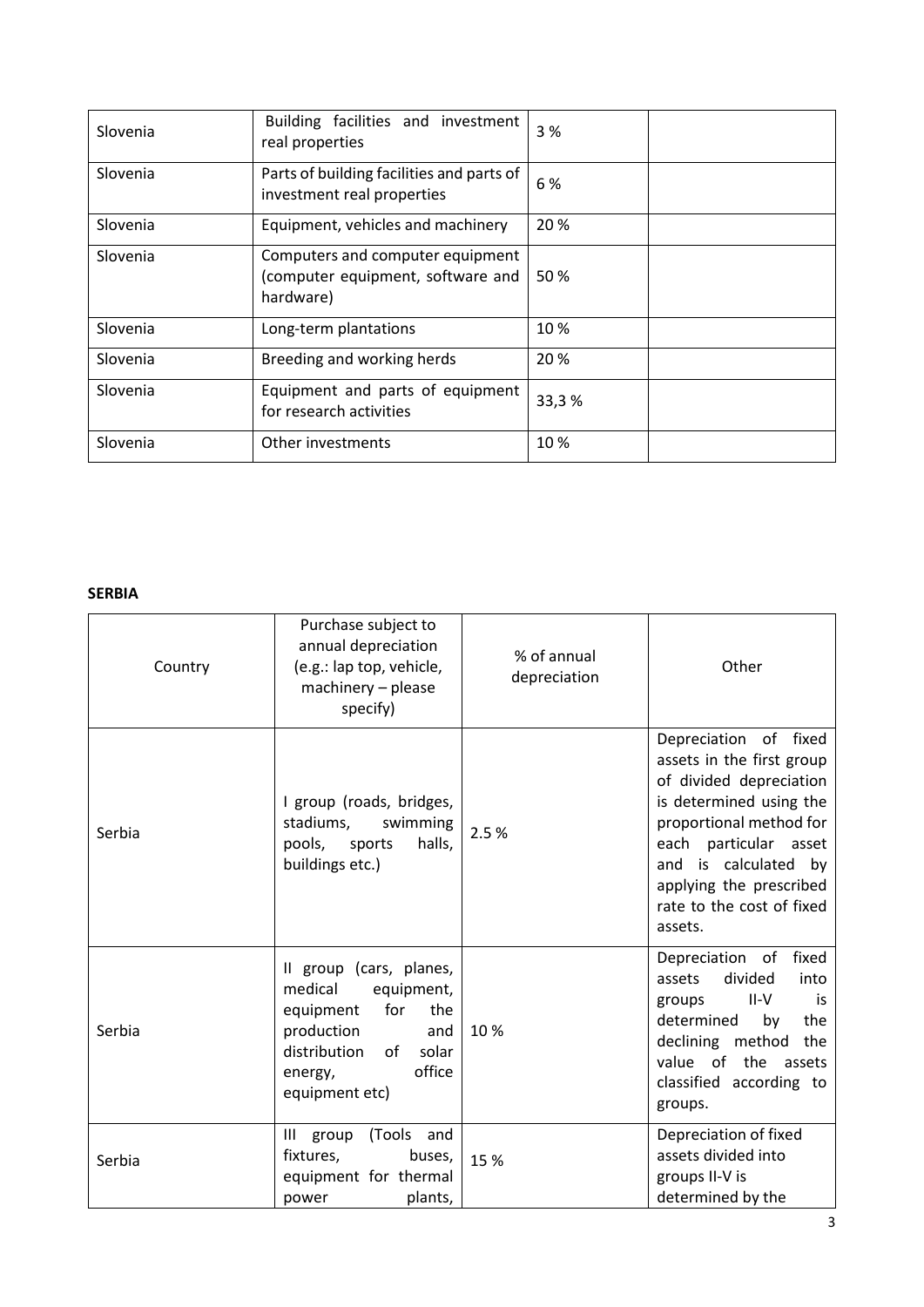|        | for<br>equipment<br>the<br>production of milk and<br>milk products, trucks<br>and trailers, laboratory<br>equipment,<br>photocopying,<br>equipment research etc)                                                                                                                                                           |     | declining method the<br>value of the assets<br>classified according to<br>groups.                                                                                        |
|--------|----------------------------------------------------------------------------------------------------------------------------------------------------------------------------------------------------------------------------------------------------------------------------------------------------------------------------|-----|--------------------------------------------------------------------------------------------------------------------------------------------------------------------------|
| Serbia | IV group (furniture in<br>airplanes, equipment for<br>the control of air and<br>pollution<br>water<br>unlicensed, equipment<br>for broadcasting radio<br>TV<br>programs,<br>and<br>equipment for oil wells,<br>equipment<br>for<br>processing ore, spare<br>parts for planes, the<br>telegraph and telephone<br>equipment) | 20% | Depreciation of fixed<br>assets divided into<br>groups II-V is<br>determined by the<br>declining method the<br>value of the assets<br>classified according to<br>groups. |
| Serbia | V group (Electronic data<br>processing<br>equipment<br>(computers) and system<br>and<br>application<br>software, equipment for<br>IT infrastructure (Yupak,<br>Internet),<br>building<br>mobile<br>equipment,<br>mobile equipment that<br>electricity (drill,<br>uses<br>grinder, etc.) etc)                               | 30% | Depreciation of fixed<br>assets divided into<br>groups II-V is<br>determined by the<br>declining method the<br>value of the assets<br>classified according to<br>groups. |

### **GREECE**

| Country | Purchase subject to<br>annual depreciation<br>(e.g.: lap top, vehicle,<br>machinery - please<br>specify) | % of annual<br>depreciation | Other |
|---------|----------------------------------------------------------------------------------------------------------|-----------------------------|-------|
| Greece  | <1.500 € / item                                                                                          | 100 %                       |       |
| Greece  | Machinery                                                                                                | 10%                         |       |
| Greece  | Vehicles                                                                                                 | 16 %                        |       |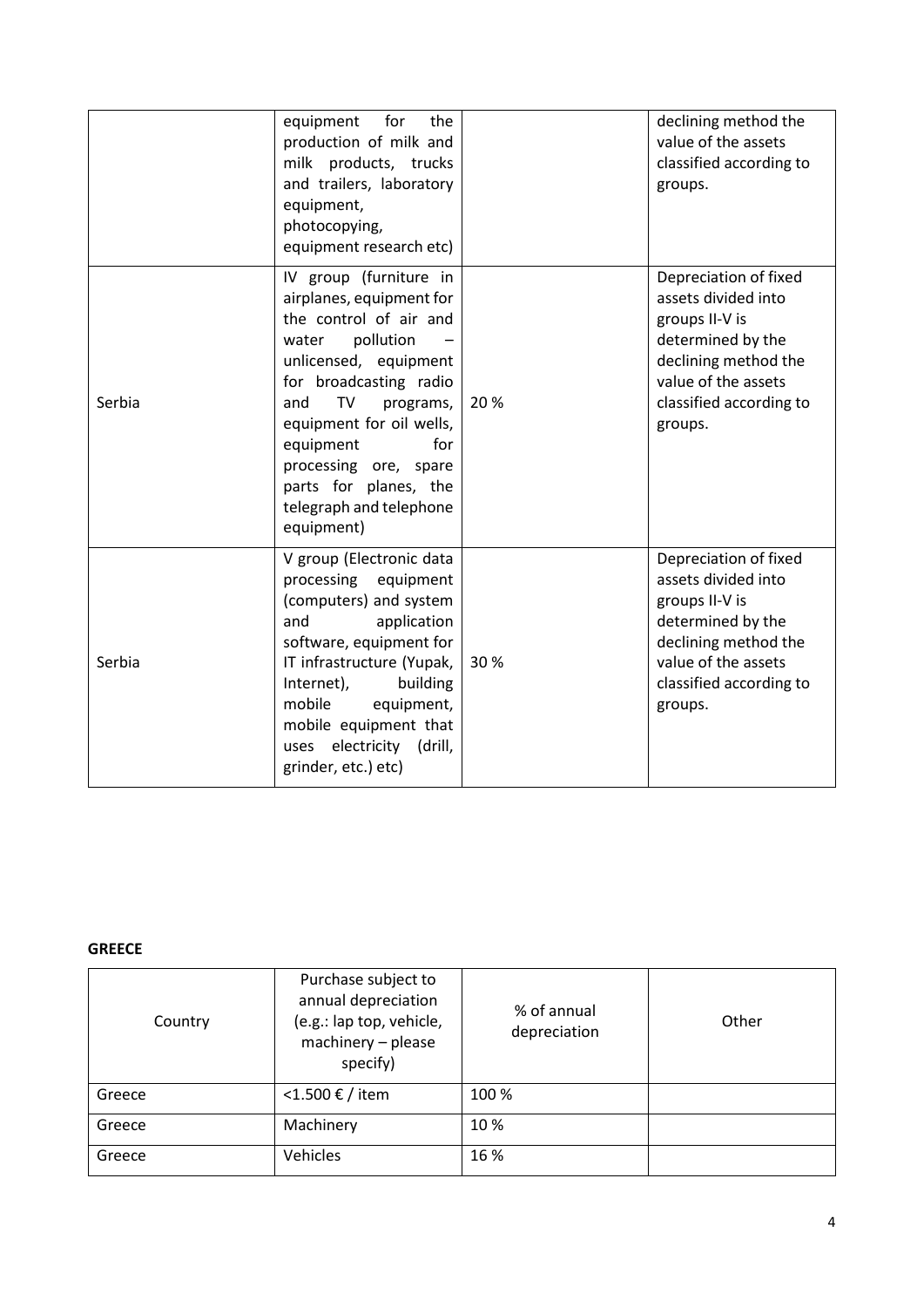| Greece | internal<br>Means<br>for<br>transport                                                        | 12%  |  |
|--------|----------------------------------------------------------------------------------------------|------|--|
| Greece | Intangible assets                                                                            | 10%  |  |
| Greece | Hard- and Software                                                                           | 20%  |  |
| Greece | Equipment<br>and<br>for<br><b>Instruments</b><br>scientific<br>and<br>technological research | 40 % |  |
| Greece | Other                                                                                        | 10%  |  |

### **CROATIA**

1. For private companies:

| Country                                                                                                        | Purchase subject to<br>annual depreciation<br>(e.g.: lap top, vehicle,<br>machinery - please<br>specify)                | % of annual<br>depreciation | Other |
|----------------------------------------------------------------------------------------------------------------|-------------------------------------------------------------------------------------------------------------------------|-----------------------------|-------|
|                                                                                                                | Real estate and ships<br>larger than 1000 GRT,<br>$(20 \text{ years})$                                                  | 5                           |       |
|                                                                                                                | Basic herd, personal<br>automobiles (5 years)                                                                           | 20                          |       |
| Croatia<br>(information according<br>to the Profit Tax Act<br>Article 12 (OG 143/14,<br>50/16, 106/18, 121/19) | Intangible assets,<br>equipment, vehicles,<br>except for<br>personal automobiles,<br>and for machinery (4<br>years)     | 25                          |       |
|                                                                                                                | Computers, computer<br>equipment and<br>programmes, mobile<br>telephones and<br>computer network<br>equipment (2 years) | 50                          |       |
|                                                                                                                | Other unmentioned<br>assets (10 years)                                                                                  | 10                          |       |
|                                                                                                                | Above stated annual amortisation rates from article 12 may be doubled.                                                  |                             |       |

# 2. For entities funded or partially funded through state budget and non-profit organizations:

| Country | Purchase subject to<br>annual depreciation (e.g.: | % of annual<br>depreciation | Other |
|---------|---------------------------------------------------|-----------------------------|-------|
|---------|---------------------------------------------------|-----------------------------|-------|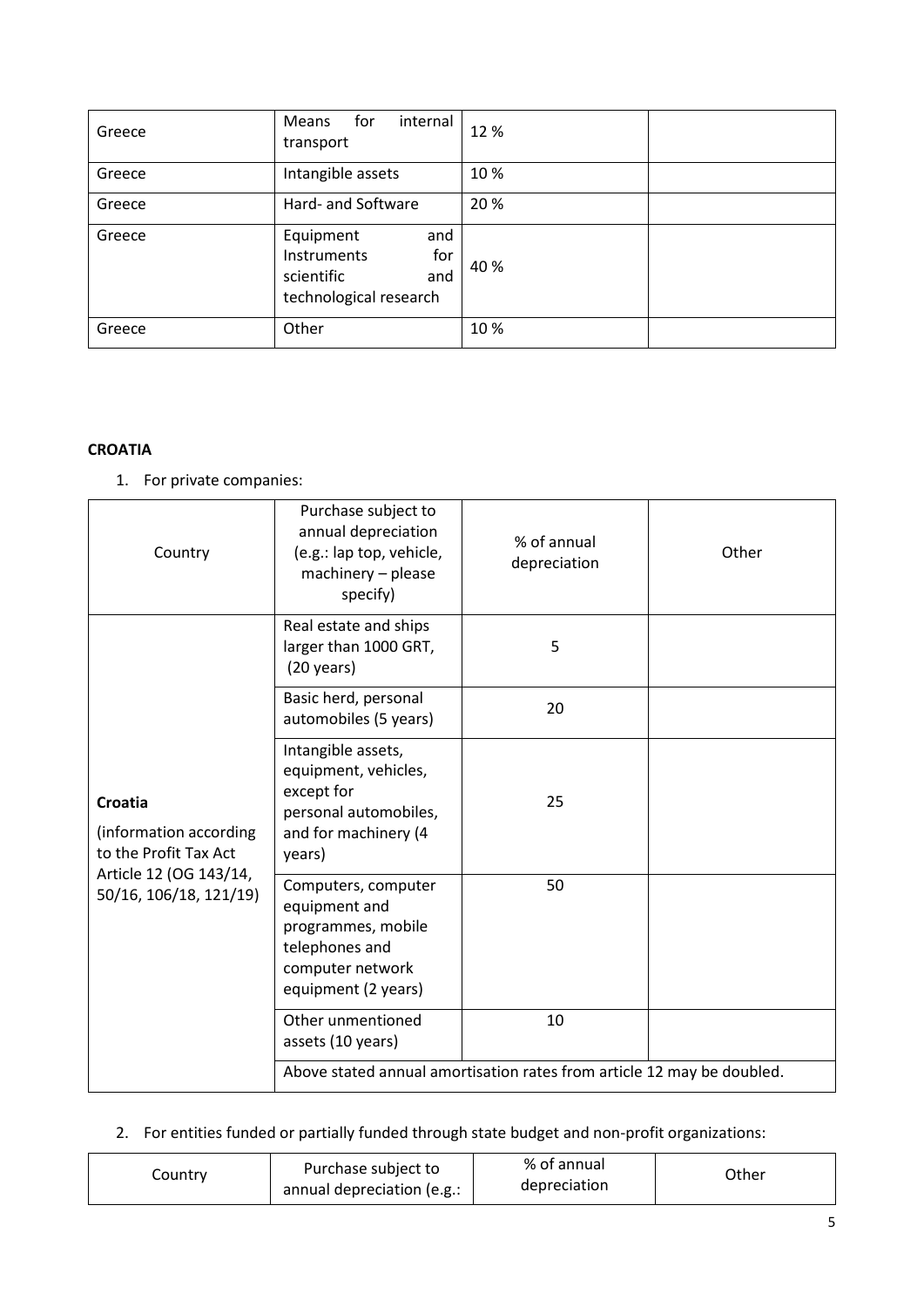|                                                                                                                                                                                                                        | lap top, vehicle,<br>machinery - please<br>specify)      |      |  |
|------------------------------------------------------------------------------------------------------------------------------------------------------------------------------------------------------------------------|----------------------------------------------------------|------|--|
|                                                                                                                                                                                                                        | Computers and computer<br>equipment (4 years)            | 25   |  |
|                                                                                                                                                                                                                        | Office furniture (8 years)                               | 12,5 |  |
|                                                                                                                                                                                                                        | Other office equipment (5<br>years)                      | 20   |  |
| Croatia<br>(information according<br>to the State Budget Act<br>OG 87/08, 136/12,<br>15/15 and Rules on<br><b>Budgetary Accounting</b><br>and the Chart of<br>Accounts OG 124/14,<br>115/15, 87/16, 3/18,<br>126/2019) | Communication<br>equipment (5 years)                     | 20   |  |
|                                                                                                                                                                                                                        | Equipment for<br>maintenance and<br>protection (5 years) | 20   |  |
|                                                                                                                                                                                                                        | Medical and laboratory<br>equipment (5 years)            | 20   |  |
|                                                                                                                                                                                                                        | Scientific equipment (2)<br>years)                       | 50   |  |
|                                                                                                                                                                                                                        | Vehicles for use in road<br>traffic (8 years)            | 12,5 |  |
|                                                                                                                                                                                                                        | Personal vehicles and<br>emergency vehicles (5<br>years) | 20   |  |

### **BOSNIA AND HERZEGOVINA**

1. Bosnia and Herzegovina, State level Law:

| Country                                     | Purchase subject to<br>annual depreciation<br>(e.g.: lap top, vehicle,<br>machinery - please<br>specify) | % of annual<br>depreciation | Other |
|---------------------------------------------|----------------------------------------------------------------------------------------------------------|-----------------------------|-------|
| Bosnia and Herzegovina,<br>State level Law: | <b>Buildings</b>                                                                                         | 1,5%                        |       |
| Bosnia and Herzegovina,<br>State level Law: | Office furniture                                                                                         | 10%                         |       |
| Bosnia and Herzegovina,<br>State level Law: | IT equipment                                                                                             | 20%                         |       |
| Bosnia and Herzegovina,<br>State level Law: | Sound voice and date<br>transmit ion                                                                     | 20%                         |       |
| Bosnia and Herzegovina,<br>State level Law: | Vehicles                                                                                                 | 15%                         |       |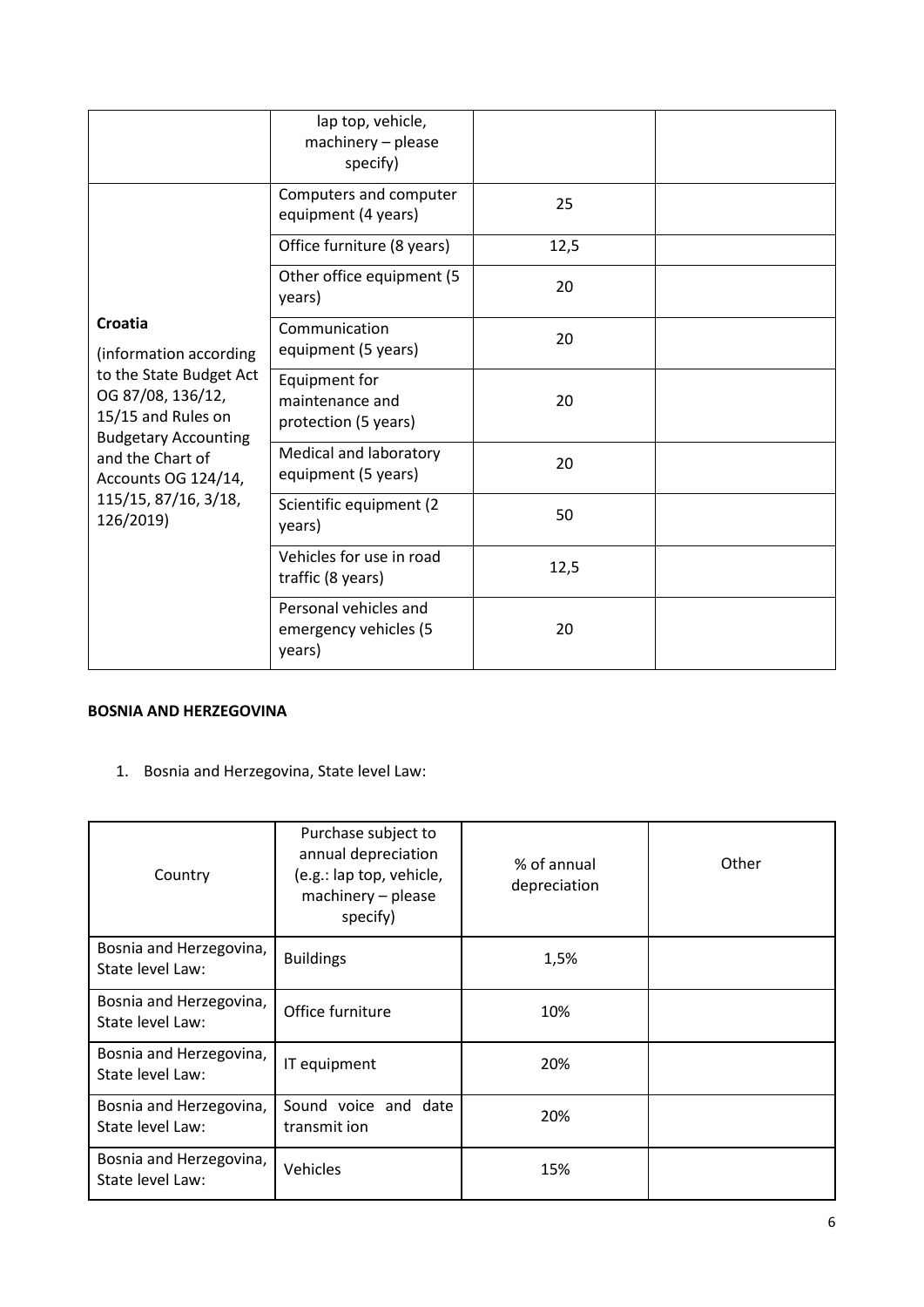| Bosnia and Herzegovina,<br>State level Law: | Software and license | 20%  |  |
|---------------------------------------------|----------------------|------|--|
| Bosnia and Herzegovina,<br>State level Law: | Feasibility study    | 100% |  |
| Bosnia and Herzegovina,<br>State level Law: | <b>Books</b>         | 100% |  |
| Bosnia and Herzegovina,<br>State level Law: | Office equipment     | 20%  |  |
| Bosnia and Herzegovina,<br>State level Law: | Electronic equipment | 20%  |  |
| Bosnia and Herzegovina,<br>State level Law: | Photo equipment      | 20%  |  |
| Bosnia and Herzegovina,<br>State level Law: | Medicine equipment   | 10%  |  |
| Bosnia and Herzegovina,<br>State level Law: | Installed equipment  | 10%  |  |

# 2. Republic of Srpska Law:

| Country                | Purchase subject to<br>annual depreciation<br>(e.g.: lap top, vehicle,<br>machinery - please<br>specify) | % of annual<br>depreciation | Other |
|------------------------|----------------------------------------------------------------------------------------------------------|-----------------------------|-------|
| Republic of Srpska Law | <b>Buildings</b>                                                                                         | 1,3%                        |       |
| Republic of Srpska Law | Office furniture                                                                                         | 10-12,5%                    |       |
| Republic of Srpska Law | IT equipment                                                                                             | 20%                         |       |
| Republic of Srpska Law | Sound voice and date<br>transmit ion                                                                     | 20%                         |       |
| Republic of Srpska Law | Vehicles                                                                                                 | 15,5%                       |       |
| Republic of Srpska Law | Software and license                                                                                     | 20%                         |       |
| Republic of Srpska Law | Feasibility study                                                                                        |                             |       |
| Republic of Srpska Law | <b>Books</b>                                                                                             | $\overline{\phantom{a}}$    |       |
| Republic of Srpska Law | Office equipment                                                                                         | 20%                         |       |
| Republic of Srpska Law | Electronic equipment                                                                                     | 20%                         |       |
| Republic of Srpska Law | Photo equipment                                                                                          | 20%                         |       |
| Republic of Srpska Law | Medicine equipment                                                                                       |                             |       |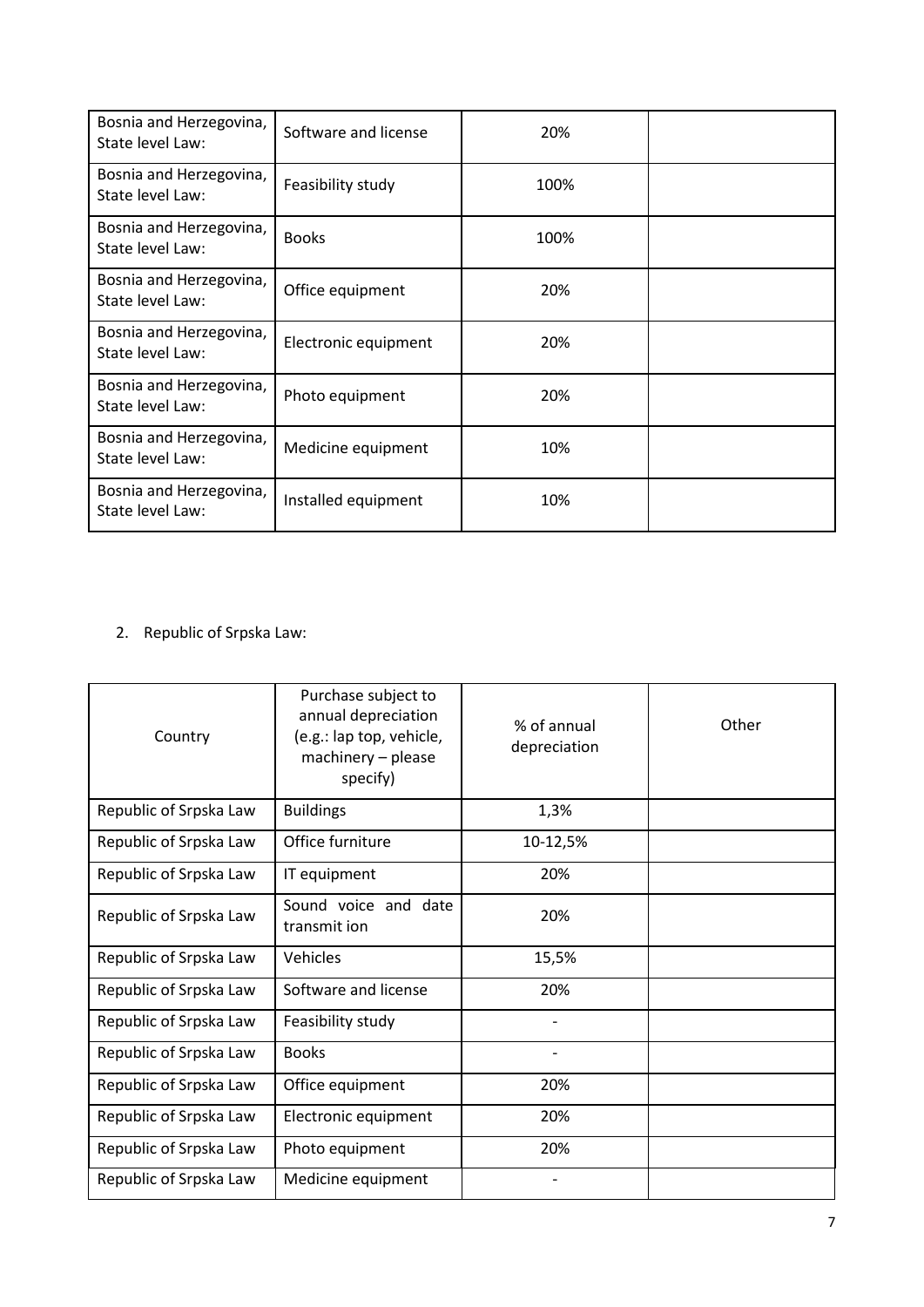| Republic of Srpska Law | Installed equipment | 10-20% |  |
|------------------------|---------------------|--------|--|

# 3. Federation of Bosnia and Herzegovina Law:

| Country               | Purchase subject to<br>annual depreciation<br>(e.g.: lap top, vehicle,<br>machinery - please<br>specify) | % of annual<br>depreciation | Other |
|-----------------------|----------------------------------------------------------------------------------------------------------|-----------------------------|-------|
| Federation of B&H Law | <b>Buildings</b>                                                                                         | 5%                          |       |
| Federation of B&H Law | Road, railway                                                                                            | 10%                         |       |
| Federation of B&H Law | Equipment, vehicles and<br>machinery                                                                     | 15%                         |       |
| Federation of B&H Law | Water<br>supply<br>and<br>drainage                                                                       | 15%                         |       |
| Federation of B&H Law | Hardware and software                                                                                    | 33,3%                       |       |
| Federation of B&H Law | Multiannual crops                                                                                        | 15%                         |       |
| Federation of B&H Law | Livestock unit                                                                                           | 40%                         |       |
| Federation of B&H Law | Intangible assets                                                                                        | 20%                         |       |

### **MONTENEGRO**

| Country    | Purchase subject to annual<br>depreciation (e.g.: lap top,<br>vehicle, machinery - please<br>specify)                                                                                                                | % of annual<br>depreciation<br>(Depreciation rate) | Other<br>(Lifetime - Depreciation<br>period) |
|------------|----------------------------------------------------------------------------------------------------------------------------------------------------------------------------------------------------------------------|----------------------------------------------------|----------------------------------------------|
| Montenegro | Construction and<br>infrastructure facilities<br>(business and residential<br>buildings, roads, bridges,<br>ports, airports, etc.)                                                                                   | 4 %                                                | 25 years                                     |
| Montenegro | Equipment for education,<br>science, culture and sport<br>(school equipment and<br>teaching aids, scientific<br>research work equipment,<br>equipment for performing<br>cultural, physical and sports<br>activities) | 20 %                                               | 5 years                                      |
| Montenegro | Medical and laboratory<br>equipment (including                                                                                                                                                                       | 20%                                                | 5 years                                      |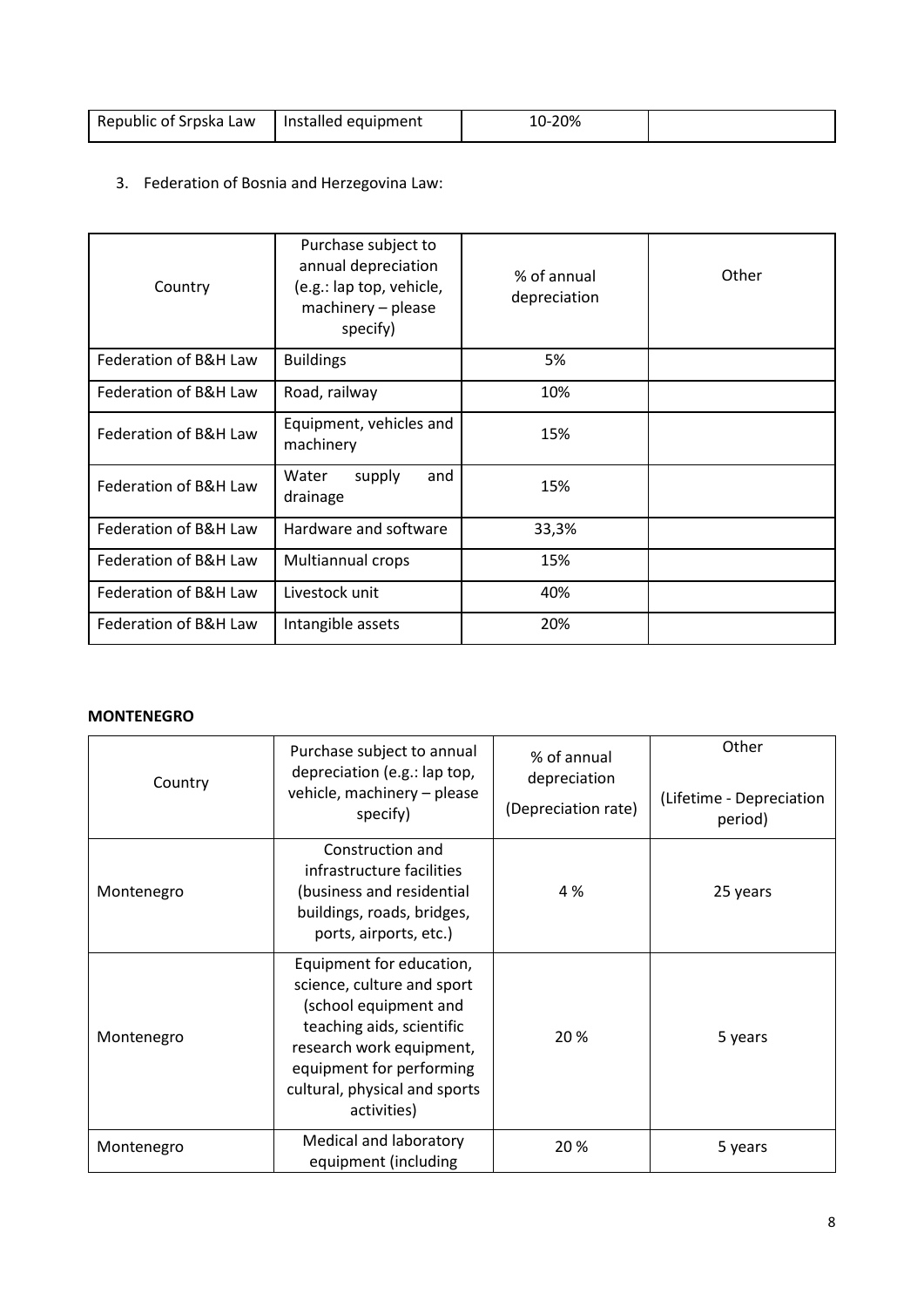|            | measuring and controlling<br>instruments)                                                                                                                                        |        |          |
|------------|----------------------------------------------------------------------------------------------------------------------------------------------------------------------------------|--------|----------|
| Montenegro | Public order and security<br>equipment (including fire<br>trucks)                                                                                                                | 20%    | 5 years  |
| Montenegro | Road vehicles<br>equipment (buses, trucks,<br>tank trucks, towing vehicles,<br>passenger cars, SUVs,<br>trailers and other road traffic<br>vehicles including<br>ambulance cars) | 20%    | 5 years  |
| Montenegro | Rail traffic<br>equipment (locomotives,<br>electric and motor trains<br>and etc.)                                                                                                | 10%    | 10 years |
| Montenegro | Aircraft<br>equipment (airplanes,<br>helicopters etc.)                                                                                                                           | 10%    | 10 years |
| Montenegro | Equipment for water<br>transport (ships, boats and<br>other vessels)                                                                                                             | 5 %    | 20 years |
| Montenegro | Military equipment for<br>transport                                                                                                                                              | 10%    | 10 years |
| Montenegro | Motorbikes, scooters and<br>mopeds                                                                                                                                               | 33,33% | 3 years  |
| Montenegro | Special and universal tools<br>and equipment                                                                                                                                     | 10%    | 10 years |
| Montenegro | Office furniture and<br>equipment                                                                                                                                                | 10%    | 10 years |
| Montenegro | Copy machines, printing and<br>multiplication equipment<br>and telecommunication<br>systems (PTT traffic)                                                                        | 20%    | 5 years  |
| Montenegro | IT equipment<br>(computers, printers, fax<br>machines etc.)                                                                                                                      | 10%    | 10 years |
| Montenegro | Other tangible assets                                                                                                                                                            | 20%    | 5 years  |
| Montenegro | Research and development<br>investments                                                                                                                                          | 20%    | 5 years  |
| Montenegro | Historical and cultural<br>monuments                                                                                                                                             | 5 %    | 20 years |
| Montenegro | Other intangible assets<br>(patents, licenses,<br>concessions, goodwill etc.)                                                                                                    | 5 %    | 20 years |